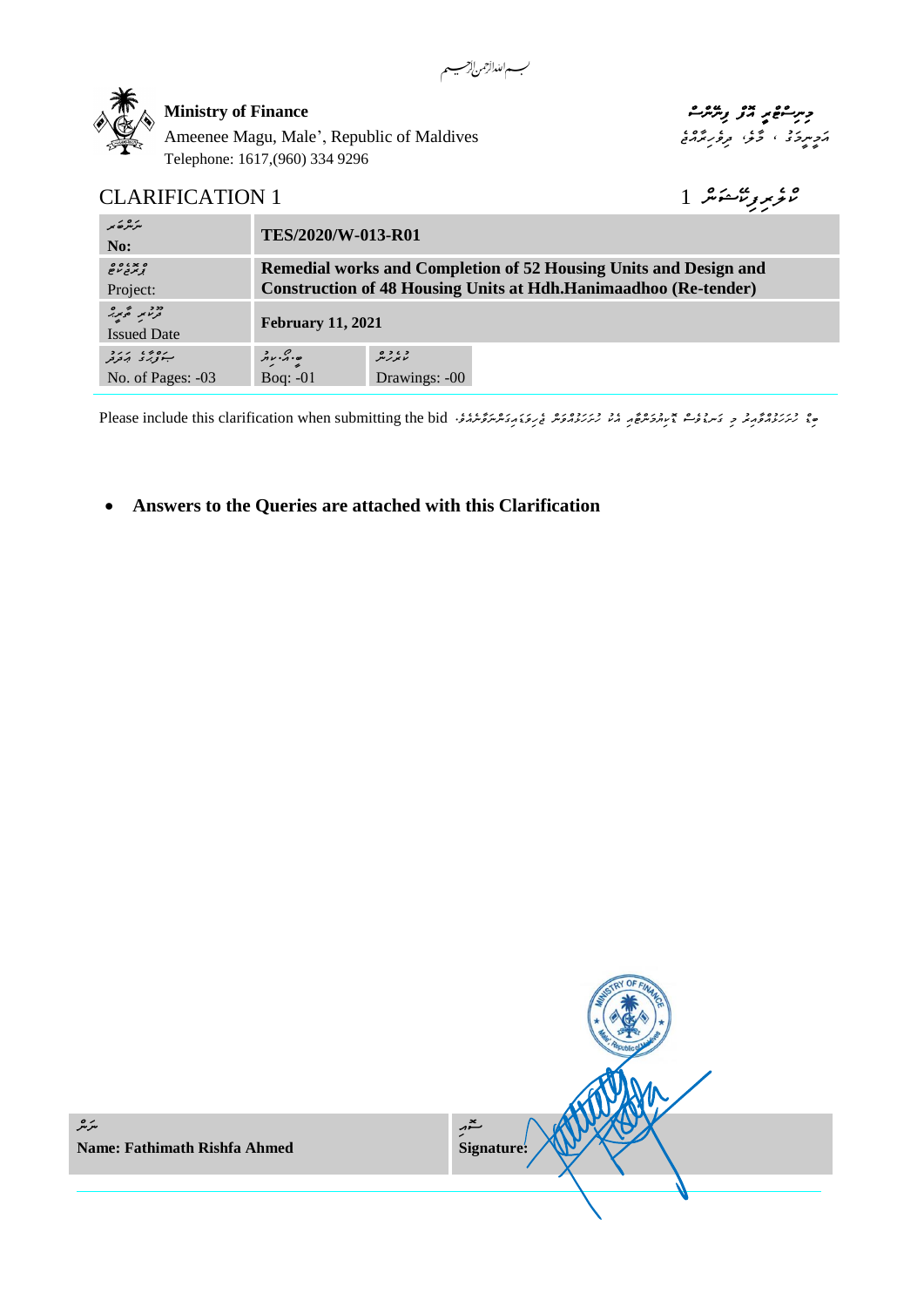

#### **Ministry of Finance**

### **Project Name: Remedial works and Completion of 52 Housing Units and Design and Construction of 48 Housing Units at Hdh.Hanimaadhoo (Re-tender)**

#### **Project Number: TES/2020/W-013-R01**

|                                                                                                                                       | <b>Clarification 1</b>                                                                                                                                                                                                                                                                                                                                                                                                                                                                                                                                                                                                                                          |
|---------------------------------------------------------------------------------------------------------------------------------------|-----------------------------------------------------------------------------------------------------------------------------------------------------------------------------------------------------------------------------------------------------------------------------------------------------------------------------------------------------------------------------------------------------------------------------------------------------------------------------------------------------------------------------------------------------------------------------------------------------------------------------------------------------------------|
| <b>Question</b>                                                                                                                       | <b>Answers</b>                                                                                                                                                                                                                                                                                                                                                                                                                                                                                                                                                                                                                                                  |
| 1.Can we get water and electricity for construction                                                                                   | Bidders are required to check from site about existing site                                                                                                                                                                                                                                                                                                                                                                                                                                                                                                                                                                                                     |
| work under existing site condition?                                                                                                   | conditions                                                                                                                                                                                                                                                                                                                                                                                                                                                                                                                                                                                                                                                      |
| 2. Is there any space for material storage?                                                                                           | Temporary sites will be provided for all construction related                                                                                                                                                                                                                                                                                                                                                                                                                                                                                                                                                                                                   |
|                                                                                                                                       | purposes                                                                                                                                                                                                                                                                                                                                                                                                                                                                                                                                                                                                                                                        |
| 3. Can we use Manufacture sand for the concrete work<br>and other work like masonry and screeding etc?                                | Yes                                                                                                                                                                                                                                                                                                                                                                                                                                                                                                                                                                                                                                                             |
| 4. Can we use local sand made blocks or equivalent for<br>masonry work?                                                               | In general, the sand used for masonry work shall comply<br>with BS 1200 and be free from any deleterious<br>substances. The use of sand which has been in contact<br>with sea water shall not be permitted unless it has been<br>washed adequately, so that the total quantity of soluble<br>salts does not exceed 0.3%.<br>The Contractor shall provide test certificates providing<br>the average minimum crushing strength of the blocks<br>prior to the commencement of the construction.<br>Further test certificates shall be provided as required by<br>the Client to ensure that all batches of blocks have the<br>minimum specified crushing strength. |
| 5. Do we need to include firefighting? If yes, please<br>give details. Only extinguisher or do you require<br>additional fire system? | Portable fire extinguishers are required                                                                                                                                                                                                                                                                                                                                                                                                                                                                                                                                                                                                                        |
| 6. Do we need to include Air-conditioning? If yes,<br>Please give details                                                             | Need to provide provisions for Air-conditioning; one 15A<br>socket shall be provided at 2.4m height for possible future air-<br>conditioning need at all bedrooms and sitting room                                                                                                                                                                                                                                                                                                                                                                                                                                                                              |
| 7. Do we need to include kitchen cabinet for the<br>BOQ for all housing units?                                                        | Yes. Contractor is required to provide designs                                                                                                                                                                                                                                                                                                                                                                                                                                                                                                                                                                                                                  |
| 8. Please give details for below connectivity,                                                                                        | contractor is not required to do connections to main lines of the<br>service providers                                                                                                                                                                                                                                                                                                                                                                                                                                                                                                                                                                          |
| 1. Electricity                                                                                                                        |                                                                                                                                                                                                                                                                                                                                                                                                                                                                                                                                                                                                                                                                 |
| 2. Water                                                                                                                              |                                                                                                                                                                                                                                                                                                                                                                                                                                                                                                                                                                                                                                                                 |
| 3. Sewerage                                                                                                                           |                                                                                                                                                                                                                                                                                                                                                                                                                                                                                                                                                                                                                                                                 |
| 9. Is this duty free project?                                                                                                         | <b>YES</b>                                                                                                                                                                                                                                                                                                                                                                                                                                                                                                                                                                                                                                                      |
| 10. Can we use steel purlin for roof?                                                                                                 | <b>YES</b>                                                                                                                                                                                                                                                                                                                                                                                                                                                                                                                                                                                                                                                      |